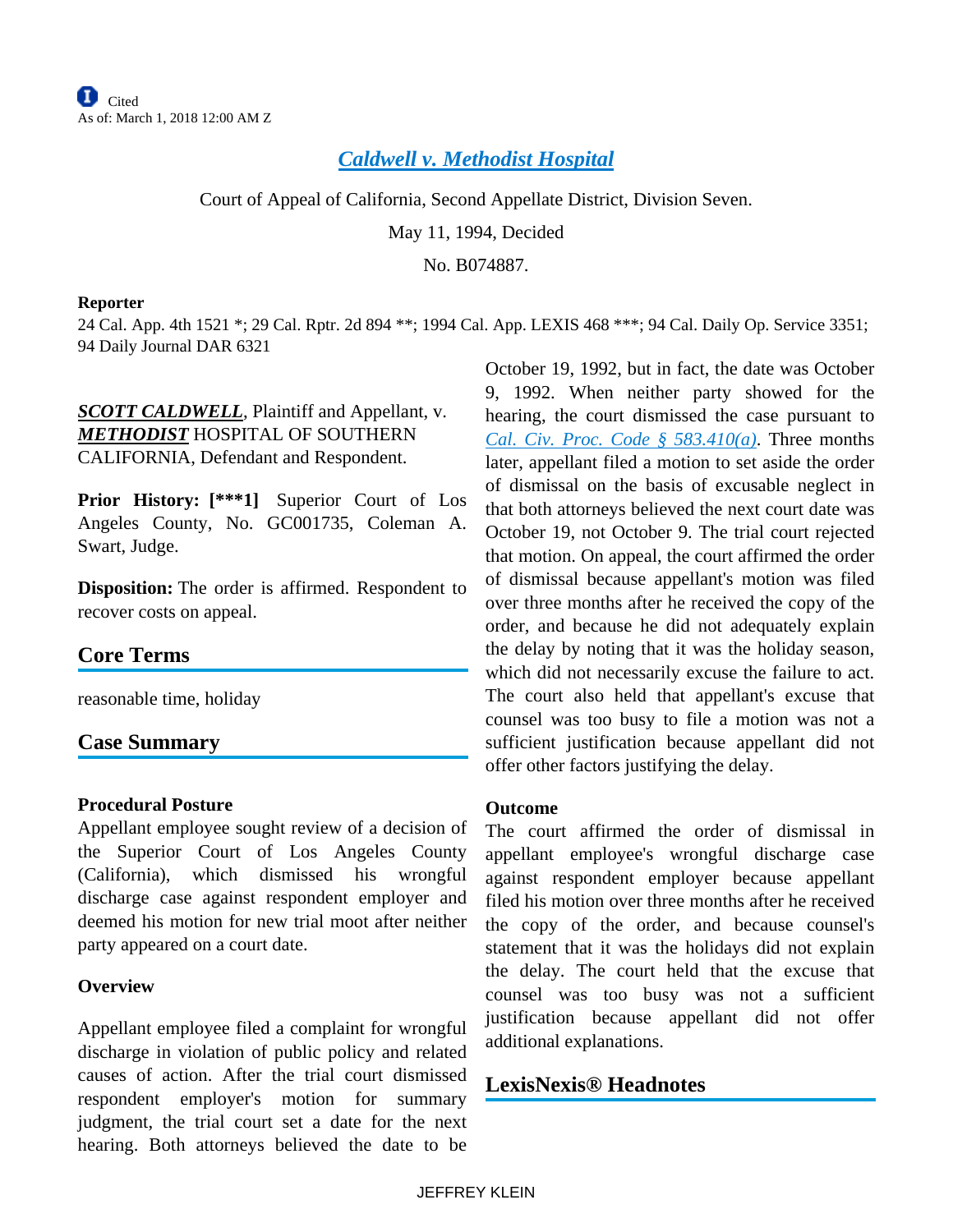**Overview** 

Civil Procedure > ... > Relief From Judgments  $>$  Excusable Mistakes  $\&$ Neglect > General Overview

### *[HN3](https://advance.lexis.com/api/document?collection=cases&id=urn:contentItem:3RX6-G4J0-003D-J11Y-00000-00&context=&link=LNHNREFclscc3)*[ ] **Civil Procedure, Attorneys**

The 1988 amendment to *[Cal. Civ. Proc. Code §](https://advance.lexis.com/api/document?collection=statutes-legislation&id=urn:contentItem:5J6R-DHB1-66B9-844N-00000-00&context=)  [473](https://advance.lexis.com/api/document?collection=statutes-legislation&id=urn:contentItem:5J6R-DHB1-66B9-844N-00000-00&context=)*, which added the provision for mandatory relief for attorney error, did not alter the diligence requirement. Delays of three months or more routinely result in denial of relief where there is no explanation for the delay.

<span id="page-1-2"></span>Civil Procedure > Appeals > Appellate Briefs

Civil Procedure > Pleading  $&$ Practice > Motion Practice > General Overview

Civil Procedure > ... > Relief From Judgments  $>$  Excusable Mistakes  $\&$ Neglect > General Overview

## *[HN4](https://advance.lexis.com/api/document?collection=cases&id=urn:contentItem:3RX6-G4J0-003D-J11Y-00000-00&context=&link=LNHNREFclscc4)*[ ] **Appeals, Appellate Briefs**

<span id="page-1-3"></span>The fact that it was the holiday season does not necessarily excuse the failure to act sooner.

Civil Procedure > ... > Relief From Judgments > Excusable Mistakes  $&$ Neglect > General Overview

## *[HN5](https://advance.lexis.com/api/document?collection=cases&id=urn:contentItem:3RX6-G4J0-003D-J11Y-00000-00&context=&link=LNHNREFclscc5)*[ ] **Relief From Judgments, Excusable Mistakes & Neglect**

Although an exceptional press of business or a burdensome workload may be considered as a factor justifying delay, cases doing so involved situations where the press of business was only one of several factors proffered.

## **Headnotes/Syllabus**

Civil Procedure > Attorneys > General

<span id="page-1-1"></span>the basis for the exercise of such discretion.

<span id="page-1-0"></span>Civil Procedure > ... > Relief From Judgments  $>$  Excusable Mistakes  $\&$ 

Civil Procedure > Judgments > Relief From

*[HN1](https://advance.lexis.com/api/document?collection=cases&id=urn:contentItem:3RX6-G4J0-003D-J11Y-00000-00&context=&link=LNHNREFclscc1)*[ ] **Relief From Judgments, Excusable** 

The law favors a trial on the merits and therefore liberally construes *[Cal. Civ. Proc. Code § 473](https://advance.lexis.com/api/document?collection=statutes-legislation&id=urn:contentItem:5J6R-DHB1-66B9-844N-00000-00&context=)*. Doubts in applying *[§ 473](https://advance.lexis.com/api/document?collection=statutes-legislation&id=urn:contentItem:5J6R-DHB1-66B9-844N-00000-00&context=)* are resolved in favor of the party seeking relief from default and if that party has moved promptly for default relief only slight evidence will justify an order granting such

Civil Procedure > ... > Relief From Judgments  $>$  Excusable Mistakes  $\&$ 

*[HN2](https://advance.lexis.com/api/document?collection=cases&id=urn:contentItem:3RX6-G4J0-003D-J11Y-00000-00&context=&link=LNHNREFclscc2)*[ ] **Relief From Judgments, Excusable** 

The six months limitation in *[Cal. Civ. Proc. Code §](https://advance.lexis.com/api/document?collection=statutes-legislation&id=urn:contentItem:5J6R-DHB1-66B9-844N-00000-00&context=)  [473](https://advance.lexis.com/api/document?collection=statutes-legislation&id=urn:contentItem:5J6R-DHB1-66B9-844N-00000-00&context=)* is simply a limitation upon the power of the court to grant any relief, regardless of any question either as to the merits of the application, or as to whether or not the application was made within what might be held to be a reasonable time under the circumstances. Under this statute, in addition to being made within the six months period, the application must be made within a reasonable time and what is a reasonable time in any case depends upon the circumstances of that particular case. While in the determination of that question, a large discretion is necessarily confided to the trial court there must be some showing--some evidence--as

Neglect > General Overview

**Mistakes & Neglect**

Neglect > General Overview

Judgments > General Overview

**Mistakes & Neglect**

relief.

### **Summary**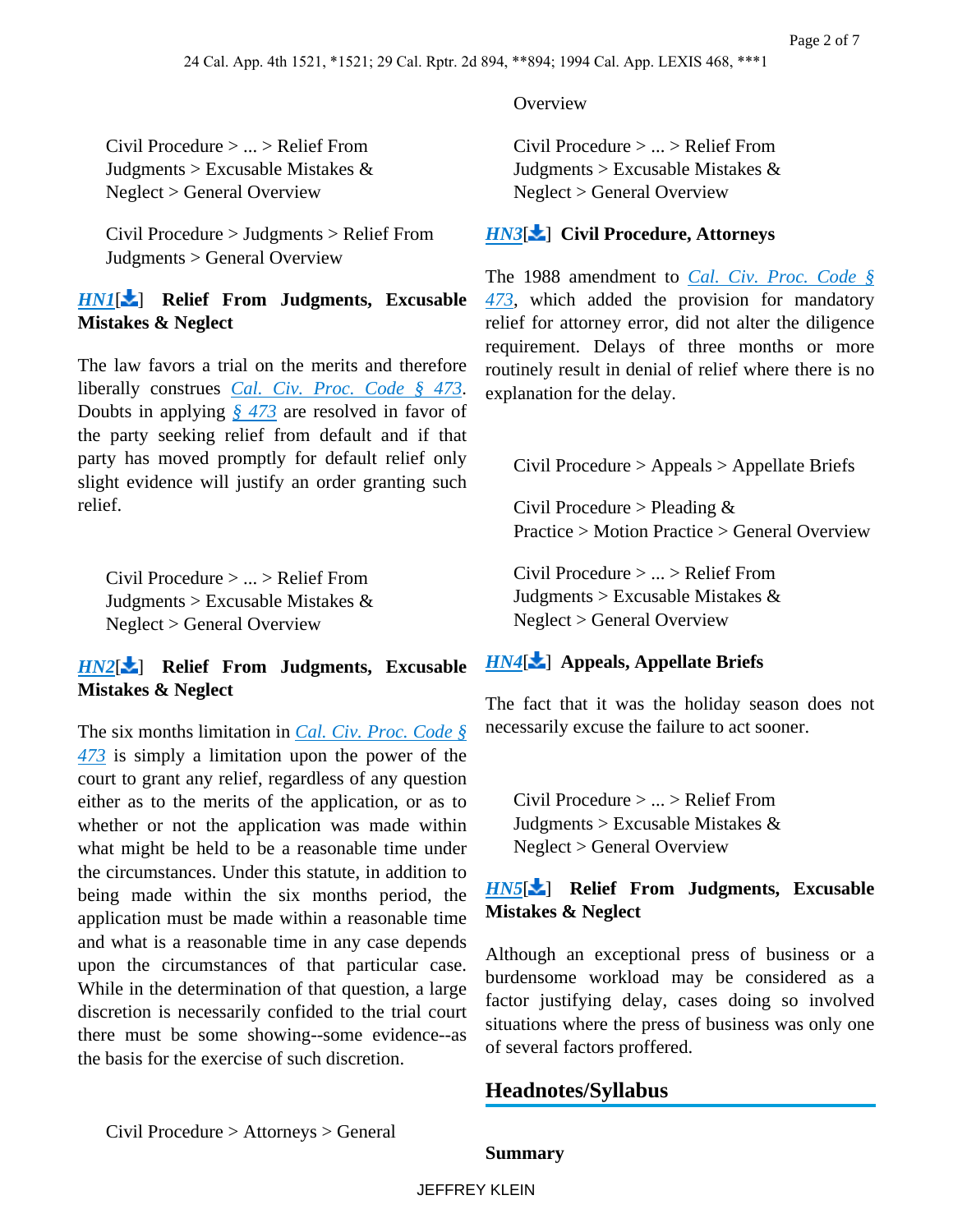## **CALIFORNIA OFFICIAL REPORTS SUMMARY**

Plaintiff filed a complaint for wrongful discharge in violation of public policy with related causes of action. After ruling on defendant's motion for summary adjudication of issues and finding that there were no triable issues of fact as to certain causes of action, the trial court announced the next court date. However, both attorneys believed that date to be 10 days after the actual court date scheduled. When neither party appeared on the scheduled date, the trial court ordered the case dismissed (*[Code Civ. Proc., § 583.410, subd. \(a\)](https://advance.lexis.com/api/document?collection=statutes-legislation&id=urn:contentItem:5J6R-DJB1-66B9-80XX-00000-00&context=)*). The trial court also took plaintiff's motion for a new trial off calendar as moot. Approximately three months later, pursuant to *[Code Civ. Proc., § 473](https://advance.lexis.com/api/document?collection=statutes-legislation&id=urn:contentItem:5J6R-DHB1-66B9-844N-00000-00&context=)* (relief from judgment, dismissal, order, or proceeding), plaintiff filed a motion to set aside the order of dismissal on the basis of excusable neglect, on the ground that both attorneys believed that the next court date had been scheduled 10 days after the actual court date. Plaintiff also requested that his motion for a new trial be restored. The trial court denied plaintiff's motion. (Superior Court of Los Angeles County, No. GC001735, Coleman A. Swart, Judge.)

The Court of Appeal affirmed, holding that the trial court did not abuse its discretion in finding plaintiff failed to act diligently in moving to set aside the dismissal under *[Code Civ. Proc., § 473](https://advance.lexis.com/api/document?collection=statutes-legislation&id=urn:contentItem:5J6R-DHB1-66B9-844N-00000-00&context=)*. An amendment to *[Code Civ. Proc., § 473](https://advance.lexis.com/api/document?collection=statutes-legislation&id=urn:contentItem:5J6R-DHB1-66B9-844N-00000-00&context=)*, which added the provision for mandatory relief for attorney error, did not alter the diligence requirement, and although plaintiff received a copy of the minute order of dismissal, he failed to file his motion until over three months later. Moreover, plaintiff's statement, through counsel, that the intervening period included the holidays, did not rise to the level of a claim that the motion was not filed for three months because of the holiday season. Nor did the fact that it was the holiday season necessarily excuse the failure to act sooner. Also, to the extent plaintiff's counsel may have implied that he was too busy to file a motion sooner, that excuse

was not a sufficient justification for the delay. (Opinion by Woods (Fred), J., with Lillie, P. J., concurring. Separate dissenting opinion by Johnson, J.)

## **Headnotes CALIFORNIA OFFICIAL REPORTS HEADNOTES**

Classified to California Digest of Official Reports

# $CA(1)[\bullet]$  $CA(1)[\bullet]$  (1)

### **Judgments § 34—Opening and Vacating Judgments and Defaults—Liberal Construction of Statute.**

 --The law favors a trial on the merits, and therefore liberally construes *[Code Civ. Proc., § 473](https://advance.lexis.com/api/document?collection=statutes-legislation&id=urn:contentItem:5J6R-DHB1-66B9-844N-00000-00&context=)* (relief from judgment, dismissal, order, or proceeding). Doubts in applying that section are resolved in favor of the party seeking relief from default, and if that party has moved promptly for default relief, only slight evidence will justify an order granting such relief.

# $CA(2a)[\triangleq] (2a) CA(2b)[\triangleq] (2b)$  $CA(2a)[\triangleq] (2a) CA(2b)[\triangleq] (2b)$  $CA(2a)[\triangleq] (2a) CA(2b)[\triangleq] (2b)$  $CA(2a)[\triangleq] (2a) CA(2b)[\triangleq] (2b)$  $CA(2a)[\triangleq] (2a) CA(2b)[\triangleq] (2b)$

### **Judgments § 37—Opening and Vacating Judgments and Defaults—Time to Apply for Relief From Dismissal—Diligence Requirement.**

 --In an action for wrongful discharge, which was dismissed after both parties failed to appear in court because their attorneys believed the court date was 10 days later, the trial court did not abuse its discretion in finding plaintiff failed to act diligently in moving to set aside the dismissal under *[Code](https://advance.lexis.com/api/document?collection=statutes-legislation&id=urn:contentItem:5J6R-DHB1-66B9-844N-00000-00&context=)  [Civ. Proc., § 473](https://advance.lexis.com/api/document?collection=statutes-legislation&id=urn:contentItem:5J6R-DHB1-66B9-844N-00000-00&context=)* (relief from judgment, dismissal, order, or proceeding). An amendment to *[Code Civ.](https://advance.lexis.com/api/document?collection=statutes-legislation&id=urn:contentItem:5J6R-DHB1-66B9-844N-00000-00&context=)  [Proc., § 473](https://advance.lexis.com/api/document?collection=statutes-legislation&id=urn:contentItem:5J6R-DHB1-66B9-844N-00000-00&context=)*, which added the provision for mandatory relief for attorney error, did not alter the diligence requirement, and although plaintiff received a copy of the minute order of dismissal, he failed to file his motion until approximately three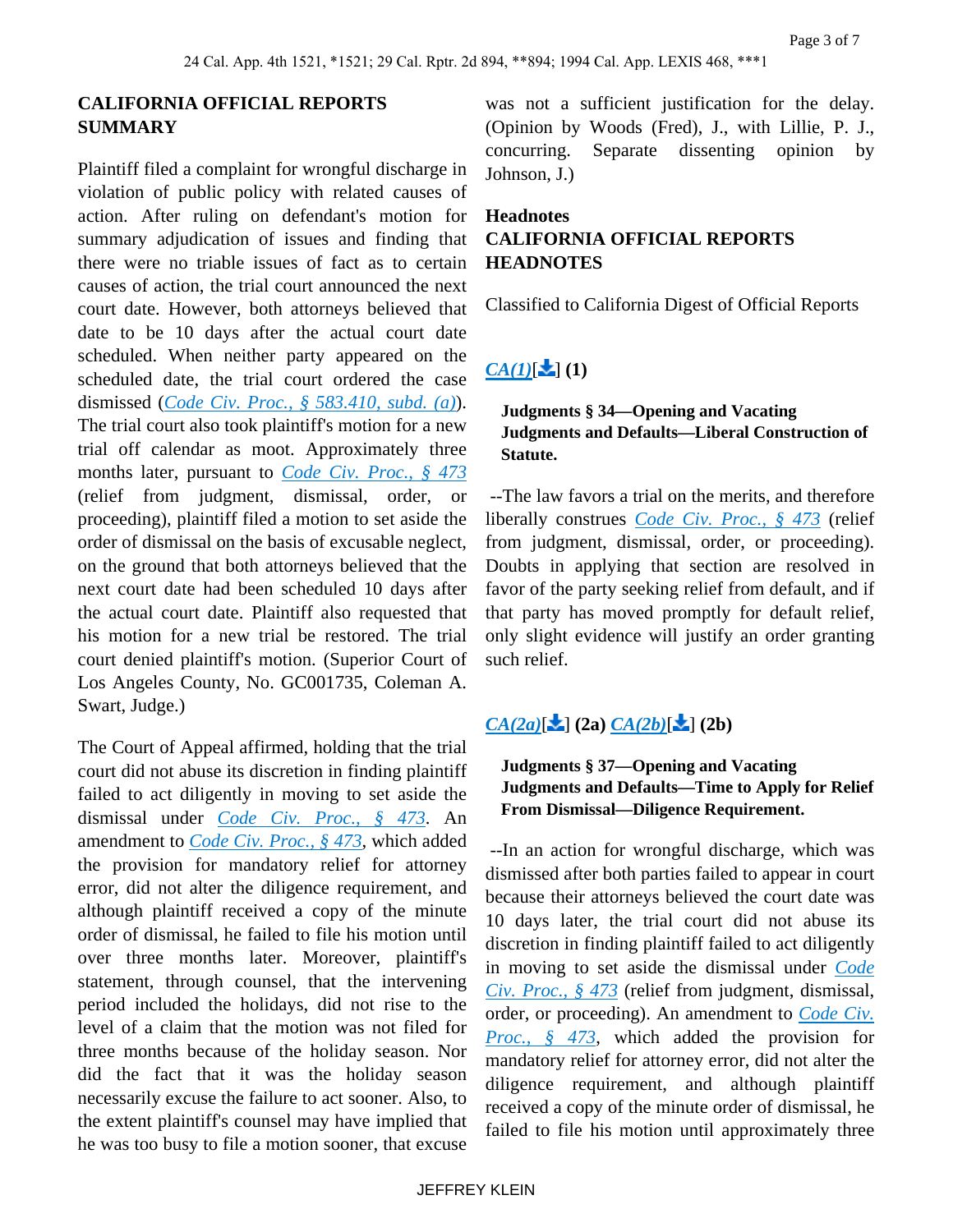months later. Moreover, plaintiff's statement at the hearing, through counsel, that the intervening period included the holidays, did not rise to the level of a claim that the motion was not filed for three months because of the holiday season. Nor did the fact that it was the holiday season necessarily excuse the failure to act sooner. Also, to the extent plaintiff's counsel may have implied that he was too busy to file a motion sooner, that excuse was not a sufficient justification for the delay.

[See 8 **Witkin,** Cal. Procedure (3d ed. 1985) Attack on Judgment in Trial Court, § 143 et seq.]

# $CA(3)[2]$  $CA(3)[2]$  (3)

### **Judgments § 37—Opening and Vacating Judgments and Defaults—Time to Apply for Relief.**

 --The six-month limitation in *[Code Civ. Proc., §](https://advance.lexis.com/api/document?collection=statutes-legislation&id=urn:contentItem:5J6R-DHB1-66B9-844N-00000-00&context=)  [473](https://advance.lexis.com/api/document?collection=statutes-legislation&id=urn:contentItem:5J6R-DHB1-66B9-844N-00000-00&context=)* (relief from judgment, dismissal, order, or proceeding), is simply a limitation upon the power of the court to grant any relief, regardless of any question either as to the merits of the application, or as to whether or not the application was made within what might be held to be a reasonable time under the circumstances. Under this statute, in addition to being made within the six-month period, the application must be made within a reasonable time, and what is reasonable depends upon the circumstances of the particular case. While in the determination of that question, a large discretion is necessarily confided to the trial court, there must be some showing--some evidence--as the basis for the exercise of such discretion.

**Counsel:** Stephen F. Danz and Adrian Gragas for Plaintiff and Appellant.

Herzog & Fisher, James P. Herzog and Kimberly M. Talley for Defendant and Respondent.

**Judges:** Opinion by Woods Fred, J., with Lillie, P. J., concurring. Separate dissenting opinion by Johnson, J.

**Opinion by:** WOODS (Fred), J.

# **Opinion**

 **[\*1523] [\*\*895]** Plaintiff contends that the court abused its discretion when it denied his motion to set aside an order of dismissal. We affirm.

### FACTUAL AND PROCEDURAL SYNOPSIS

On September 28, 1990, appellant filed a complaint for wrongful discharge in violation of public policy and related causes of action. After a series of demurrers and motions to strike, ultimately, the third amended complaint became the operative pleading.

On August 28, 1992, after ruling on respondent's motion for summary adjudication of issues and finding that there were no triable issues of fact as to the causes of action for discharge in violation of public policy and for violation of various Labor<sup>[\*\*\*</sup>2] Code sections, the court announced the next court date. Both attorneys believed the date to be October 19, 1992; in fact, the date was October 9, 1992.

Appellant filed a motion for new trial on the basis that the court misapplied the standard for termination in violation of public policy. The motion was calendared for October 2, and then continued on the court's own motion to October 16.

On October 9, there being no appearance by either party, the court ordered the case be dismissed pursuant to *[Code of Civil Procedure section](https://advance.lexis.com/api/document?collection=statutes-legislation&id=urn:contentItem:5J6R-DJB1-66B9-80XX-00000-00&context=)* <sup>1</sup> *[583.410, subdivision \(a\)](https://advance.lexis.com/api/document?collection=statutes-legislation&id=urn:contentItem:5J6R-DJB1-66B9-80XX-00000-00&context=)*. A copy of the minute order of dismissal was mailed to appellant's counsel. On October 16, the court took the motion for new trial off calendar as moot.

 **[\*1524]** On January 13, 1993, pursuant to *[section](https://advance.lexis.com/api/document?collection=statutes-legislation&id=urn:contentItem:5J6R-DHB1-66B9-844N-00000-00&context=)  [473](https://advance.lexis.com/api/document?collection=statutes-legislation&id=urn:contentItem:5J6R-DHB1-66B9-844N-00000-00&context=)*, appellant filed a motion to set aside the order of dismissal on the basis of excusable neglect in

<sup>&</sup>lt;sup>1</sup> [All statutory references are to the Code of Civil Procedure.](https://advance.lexis.com/api/document?collection=statutes-legislation&id=urn:contentItem:5J6R-DJB1-66B9-80XX-00000-00&context=)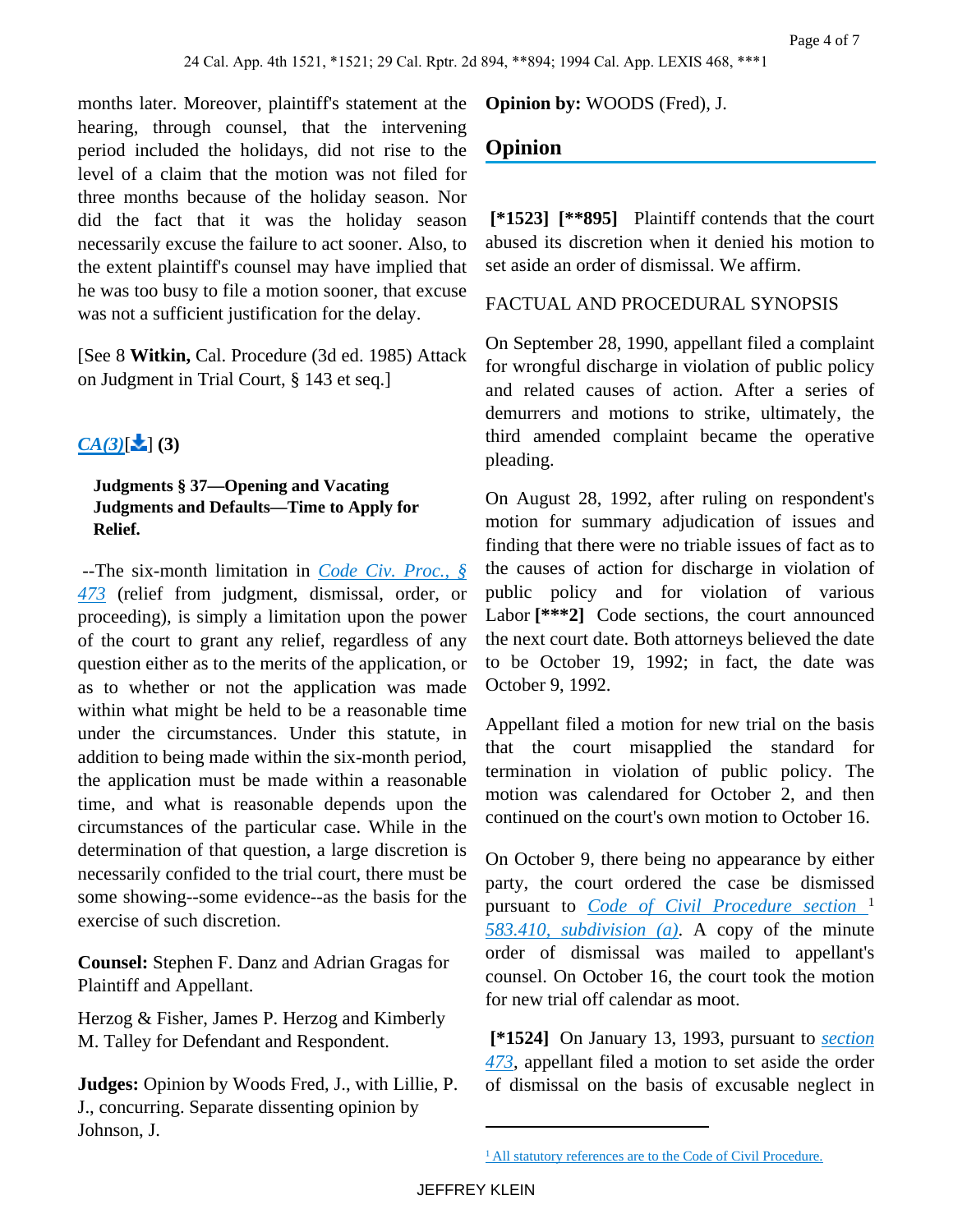that both attorneys believed that the next court date had been scheduled for October 19, not October **[\*\*\*3]** 9. Appellant also requested that his motion for new trial be restored. The court denied the motion.

Appellant filed a timely notice of appeal.

### DISCUSSION

*[CA\(1\)](https://advance.lexis.com/api/document?collection=cases&id=urn:contentItem:3RX6-G4J0-003D-J11Y-00000-00&context=&link=CA4)* $[$ **1** (1) "It is settled that *[HN1](https://advance.lexis.com/api/document?collection=cases&id=urn:contentItem:3RX6-G4J0-003D-J11Y-00000-00&context=&link=CLSCC1)* $[$ **f** $]$  the law favors a trial on the merits . . . and therefore liberally construes *[section 473](https://advance.lexis.com/api/document?collection=statutes-legislation&id=urn:contentItem:5J6R-DHB1-66B9-844N-00000-00&context=)*. . . . Doubts in applying *[section 473](https://advance.lexis.com/api/document?collection=statutes-legislation&id=urn:contentItem:5J6R-DHB1-66B9-844N-00000-00&context=)* are resolved in favor of the party seeking relief from default . . . and if that party has moved promptly for default relief only slight evidence will justify an order granting such relief." (Citations omitted.) ( *Iott v. Franklin (1988) 206 Cal.App.3d 521, 526 [253 Cal.Rptr. 635]*.)

 $CA(2a)$ <sup>[14]</sup> (2a) We discern that the issue presented by this appeal is not the sufficiency of the excuse offered by appellant in his motion to set aside but whether the motion was filed in a timely manner. Appellant admits that he received the copy of the minute order of dismissal, which was apparently mailed on October 9, 1992. Appellant did not file the motion to set aside until January 13, 1993, just over three months later.

 $CA(3)[\widehat{ }]$  $CA(3)[\widehat{ }]$  (3) Regarding the six-month time limit in *[section 473](https://advance.lexis.com/api/document?collection=statutes-legislation&id=urn:contentItem:5J6R-DHB1-66B9-844N-00000-00&context=)*, one court observed: "  $H N2$ <sup>[ $\uparrow$ </sup>] "The six months' limitation there provided is simply a limitation upon the **[\*\*\*4]** power of the court to grant any relief, regardless of any question either as to the merits of the application, or as to whether or not the application was made within what might be held to be a reasonable time under the circumstances. Under this statute, in addition to being made within the six months' period, the application must be made within a 'reasonable time' and what is a reasonable time in any case depends upon the circumstances of that particular case." While in "the determination of that question, a large discretion is necessarily confided to [the trial] court" . . . there must be some showing--some evidence--as the basis for the exercise of such discretion.' " ( *Carrasco v. Craft (1985) 164 Cal.App.3d 796, 805 [210 Cal.Rptr. 599]*.)

<span id="page-4-0"></span> $CA(2b)[\hat{ } \bullet ]$  $CA(2b)[\hat{ } \bullet ]$  (2b) Appellant moved to set aside the order of dismissal on the basis of the mutual mistake regarding the date of the next court hearing. In respondent's opposition to the motion, it  **[\*\*896]** raised the issue of appellant's lack of  **[\*1525]** diligence in seeking relief as appellant's counsel was informed of the error in October 1992, but did not move for relief until January 1993. In reply, appellant simply argued **[\*\*\*5]** that under the attorney error provision of *[section 473](https://advance.lexis.com/api/document?collection=statutes-legislation&id=urn:contentItem:5J6R-DHB1-66B9-844N-00000-00&context=)*, relief was mandatory if made within six months.

In *Billings v. Health Plan of America (1990) 225 Cal.App.3d 250, 258 [275 Cal.Rptr. 80]*, the court determined that  $H N3$ <sup>[\[](#page-1-1)2]</sup> the 1988 amendment to *[section 473](https://advance.lexis.com/api/document?collection=statutes-legislation&id=urn:contentItem:5J6R-DHB1-66B9-844N-00000-00&context=)*, which added the provision for mandatory relief for attorney error, did not alter the diligence requirement. The court further noted that delays of three months or more routinely result in denial of relief where there is no explanation for the delay. (*225 Cal.App.3d at p. 258, fn. 5*.)

Appellant argues that he explained the delay at the hearing when his counsel noted that it was the holiday season. We note the appellant's counsel did not offer this explanation in the reply brief. Also, appellant's counsel did not personally appear at the hearing, but rather sent another attorney from his office. The latter attorney, who insisted that the reasonable time provision did not apply to mandatory relief, is the one who suggested that the motion was timely as "the intervening period of time has included the holidays, Christmas holiday, et cetera." That **[\*\*\*6]** statement does not rise to the level of a claim that the motion was not filed for three months because of the holiday season. Nor does  $HN4$ <sup>[\[](#page-1-2) $\uparrow$ </sup>] the fact that it was the holiday season necessarily excuse the failure to act sooner.

In his appellate brief, appellant states that his counsel was a sole practitioner with a statewide practice.  $H\overline{NS}$  Although an exceptional press of business or a burdensome workload may be considered as a factor justifying delay, cases doing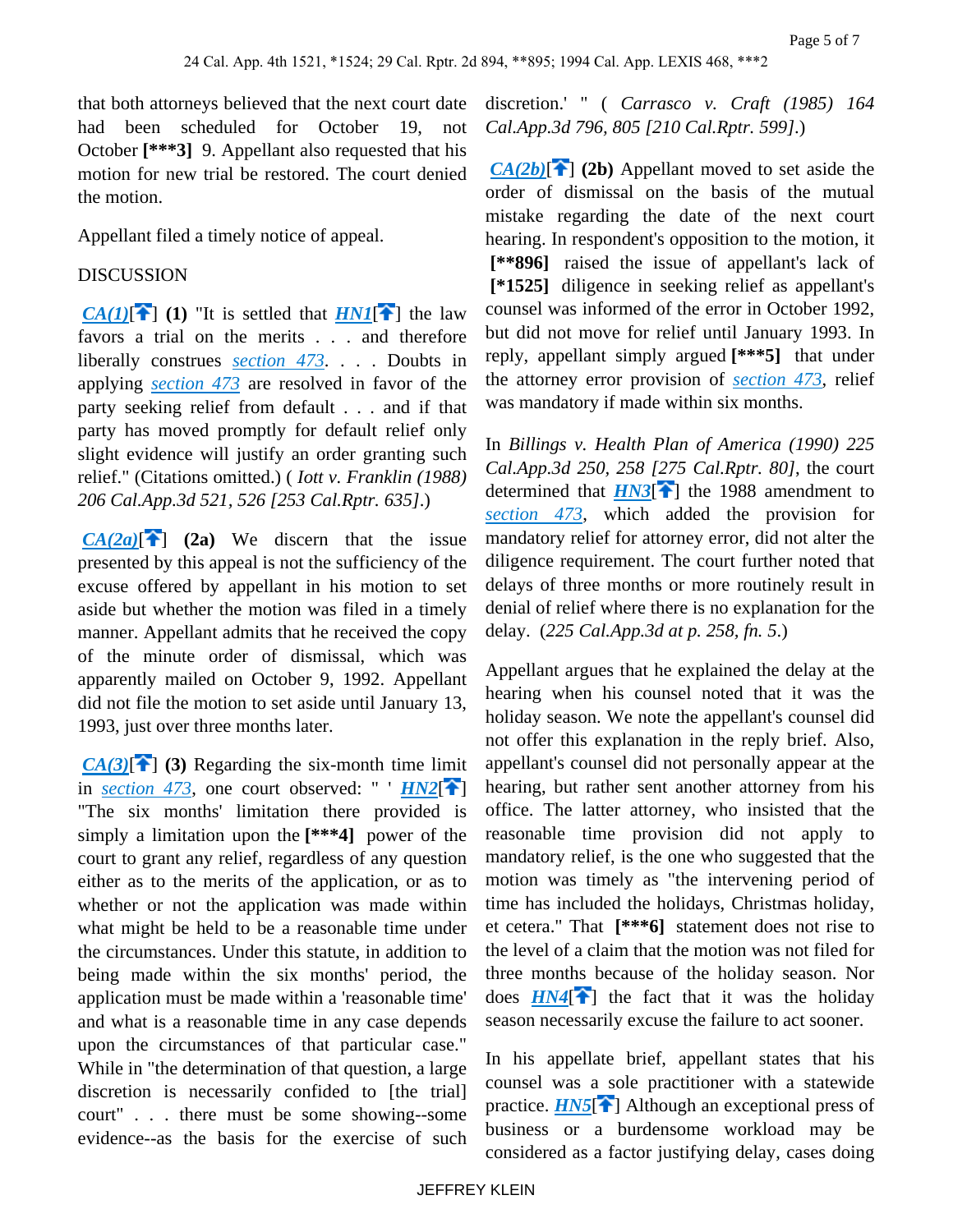so involved situations where the press of business was only one of several factors proferred. (See *Farrant v. Casas de la Senda Homeowners Assn. (1985) 170 Cal.App.3d 221, 226 [216 Cal.Rptr. 27]*.) Thus, to the extent counsel may be implying that he was too busy to file a motion sooner, that excuse is not a sufficient justification for the delay.

Under these circumstances, which included appellant's desire to have a motion for new trial restored, we cannot hold that the court abused its discretion in finding that appellant failed to act diligently.

### DISPOSITION

The order is affirmed. Respondent to recover costs on appeal.

Lillie, P. J., concurred. **[\*1526]** 

### **Concur by:** JOHNSON, J.

### **Concur**

I respectfully **[\*\*\*7]** dissent.

In my view, it was an abuse of discretion not to allow appellant the opportunity for the *[Code of](https://advance.lexis.com/api/document?collection=statutes-legislation&id=urn:contentItem:5J6R-DHB1-66B9-844N-00000-00&context=)  [Civil Procedure section 473](https://advance.lexis.com/api/document?collection=statutes-legislation&id=urn:contentItem:5J6R-DHB1-66B9-844N-00000-00&context=)* <sup>1</sup> relief to which he was so clearly entitled if the court reached the merits. This is not a case where the petitioning party made a mistake he must plead with the court to excuse. Here the mistake almost certainly was committed by the judge or other court personnel, not by either party.  $2$  For the court to avoid

confronting and remedying its own mistake by invoking a time bar it was not required to impose constitutes just the sort of discretionary decision the appellate court should view with suspicion.

 **[\*\*\*8]** At the time appellant sought relief from the trial court's mistaken dismissal of his case a full three months remained before expiration of the sixmonth outer time limit for pursuing a remedy under *[section 473](https://advance.lexis.com/api/document?collection=statutes-legislation&id=urn:contentItem:5J6R-DHB1-66B9-844N-00000-00&context=)*. It is true the law also grants trial courts discretion to deny *[section 473](https://advance.lexis.com/api/document?collection=statutes-legislation&id=urn:contentItem:5J6R-DHB1-66B9-844N-00000-00&context=)* petitions unless they are filed in a "reasonable time" ( *Smith v. Pelton Water Wheel Co. (1907) 151 Cal. 394, 397 [90 P. 934]*.) However, that discretion must be exercised reasonably. The three-month delay in this case is well within the **[\*\*897]** time frame where courts routinely allow *[section 473](https://advance.lexis.com/api/document?collection=statutes-legislation&id=urn:contentItem:5J6R-DHB1-66B9-844N-00000-00&context=)* motions to be considered on the merits, with little or no excuse for the delay. ( *DeMello v. DeMello (1954) 124 Cal.App.2d 135 [268 P.2d 26]* [six-month delay with three months of it after discovery of default with no excuse for the delay after discovery, yet court heard and granted *[section 473](https://advance.lexis.com/api/document?collection=statutes-legislation&id=urn:contentItem:5J6R-DHB1-66B9-844N-00000-00&context=)* relief]; *Berman v. Klassman (1971) 17 Cal.App.3d 900, 909 [95 Cal.Rptr. 417]* [unexplained, unexcused ninetythree-day delay, yet court heard and granted *[section](https://advance.lexis.com/api/document?collection=statutes-legislation&id=urn:contentItem:5J6R-DHB1-66B9-844N-00000-00&context=)  [473](https://advance.lexis.com/api/document?collection=statutes-legislation&id=urn:contentItem:5J6R-DHB1-66B9-844N-00000-00&context=)* relief]; *Outdoor Imports, Inc. v. Stanoff (1970) 7 Cal.App.3d 518 [86 Cal.Rptr. 593]* **[\*\*\*9]** [total four-and-one-half-month delay, two and one-half months of it unexplained and unexcused delay after settlement negotiations collapsed, yet court heard and granted *[section 473](https://advance.lexis.com/api/document?collection=statutes-legislation&id=urn:contentItem:5J6R-DHB1-66B9-844N-00000-00&context=)* relief].)

Appellant's reason for waiting three months to seek *[section 473](https://advance.lexis.com/api/document?collection=statutes-legislation&id=urn:contentItem:5J6R-DHB1-66B9-844N-00000-00&context=)* relief is only marginally stronger than the "no excuses" explanations tendered in cases like *DeMello*, *Berman*, and *Outdoor Imports*. Yet relief was granted without excuses in those cases and should be with a minimal excuse here.

In my view, the trial court should have welcomed the opportunity to correct what clearly was its own mistake. Instead the court unreasonably **[\*1527]**  imposed a "reasonable time" requirement to reject a 473 petition despite the fact it was filed within a time frame other courts have deemed reasonable.

<sup>&</sup>lt;sup>1</sup> Unless otherwise indicated all statutory references are to the Code of Civil Procedure.

<sup>2</sup>In this case both parties understood the trial judge to announce the date as October 19th. Consequently, neither appeared on October 9th when the court clerk had scheduled the appearance. *Respondent* offers what seems the most likely explanation--the clerk misunderstood the judge and entered the wrong date, an error which the trial judge did not detect when neither party appeared on October 9th. Thereafter, the trial judge compounded the clerk's mistake by dismissing appellant's case.